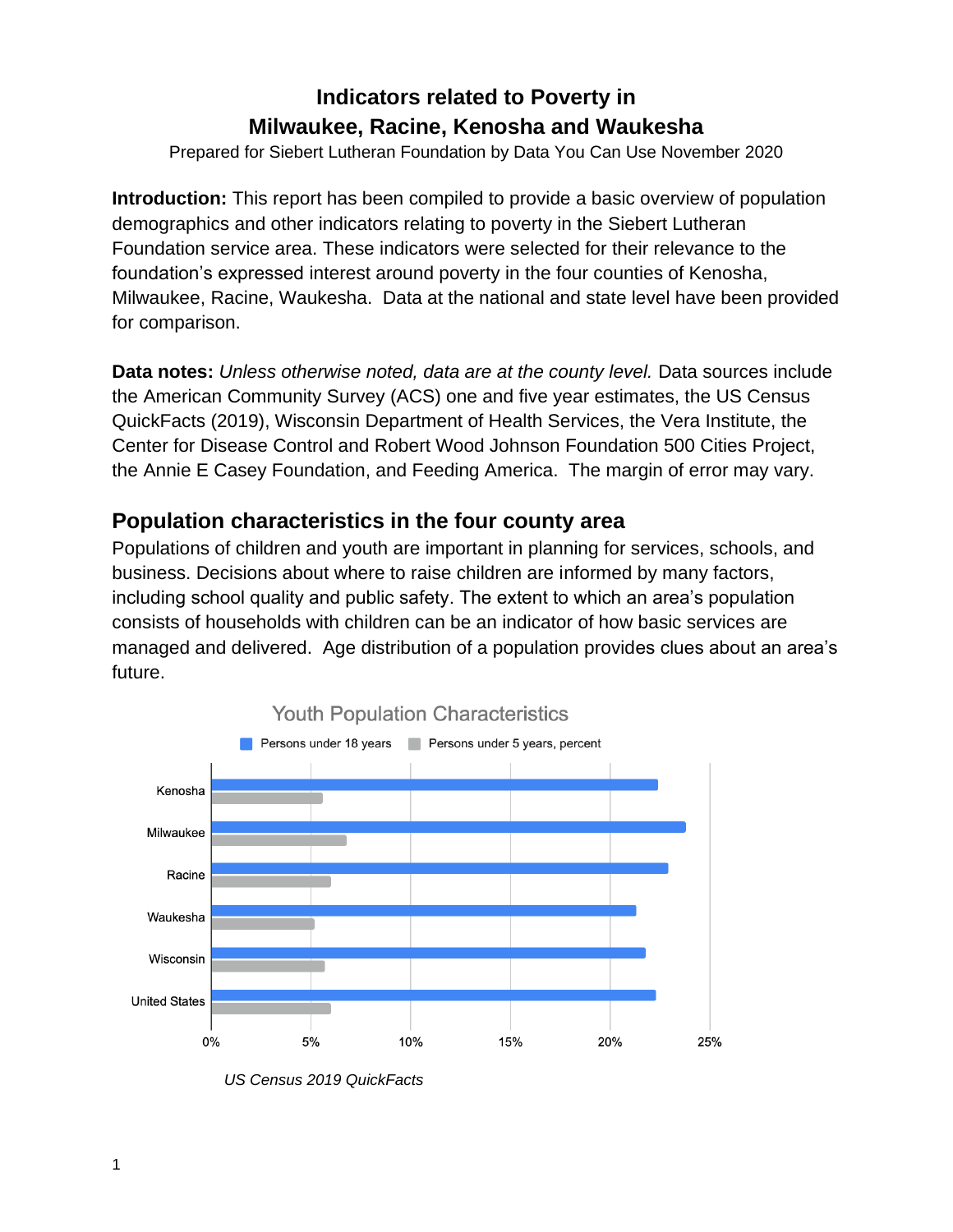Prepared for Siebert Lutheran Foundation by Data You Can Use November 2020

The collection of data by race and ethnicity is important for programming, policy and planning. Without valid knowledge of race and ethnicity, analysts and planners lack critical information about the populations they aim to serve. This information is also needed to help identify, monitor and address the existence of disparities.



*US Census 2019 QuickFacts*

### **Poverty in the four county area**

Poverty is measured in the United States by comparing income and family size to a threshold determined by the ability to meet basic needs. The Official Poverty Measure is calculated by the US Census Bureau. Because there are a host of other considerations associated with poverty-- the cost of housing, food, clothing, child care, for example-- it is not adequate to consider income alone. Living in poverty has particularly negative implications for children, whose health and educational opportunities begin at a disadvantage. Although the data are at the county level in the chart, it is worth noting that in the City of Milwaukee, over one in four individuals live in poverty.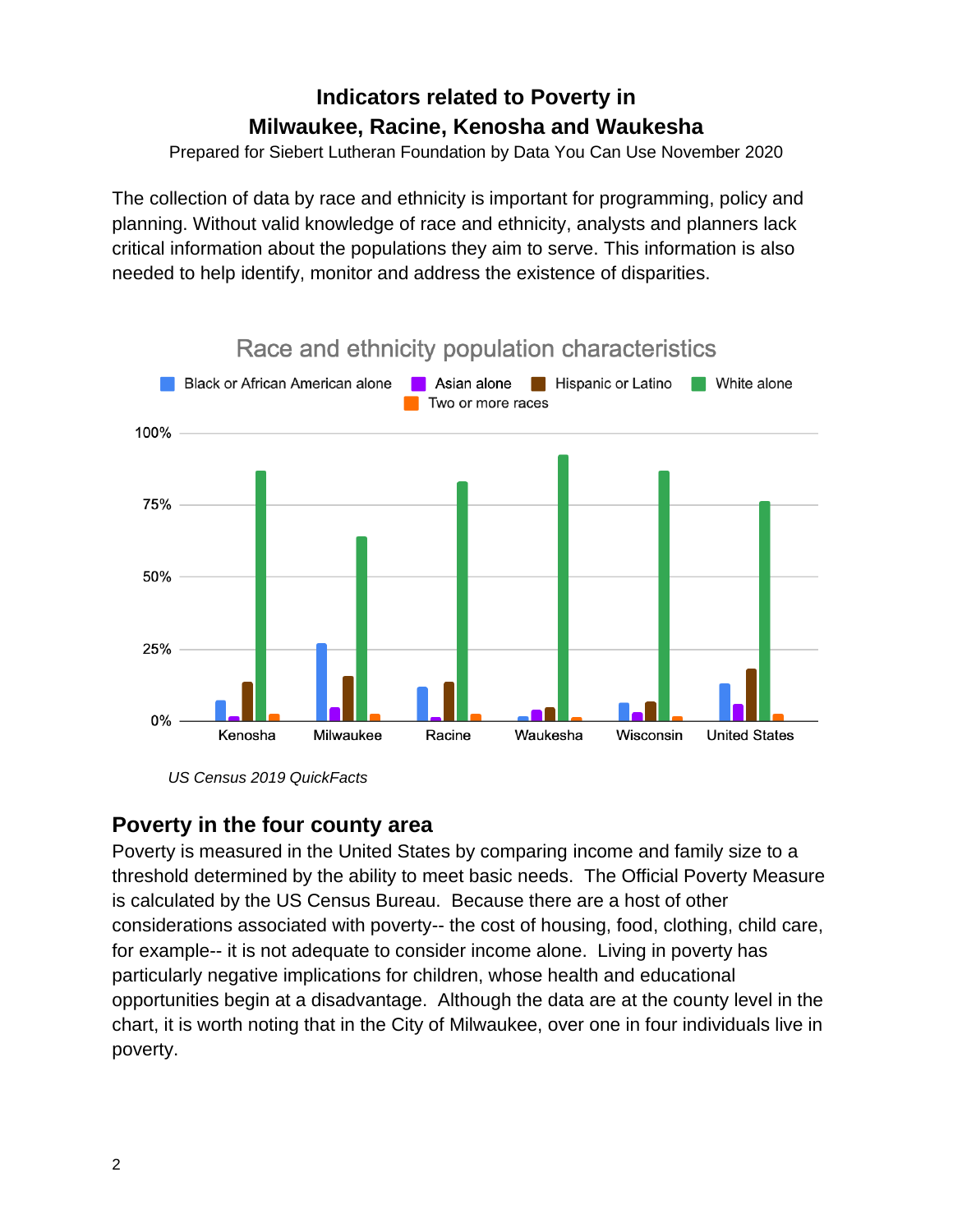Prepared for Siebert Lutheran Foundation by Data You Can Use November 2020



*US Census 2019 QuickFacts*

#### **Children Living in Poverty**

This indicator is included in the KIDS COUNT Index. Read the *[KIDS COUNT Data](https://www.aecf.org/resources/2019-kids-count-data-book/)  [Book](https://www.aecf.org/resources/2019-kids-count-data-book/)* to learn more about child poverty levels. According to the report, children growing up in poverty run a greater risk of being exposed to factors that can impair their brain development and lead to poor academic, cognitive and health outcomes. Growing up poor has wide-ranging and long-lasting repercussions. Poverty elevates a child's risk of experiencing behavioral, social and emotional and health challenges. Child poverty also reduces skill-building opportunities and academic outcomes, undercutting a young student's capacity to learn, graduate high school and more.

Each year the Annie E Casey Foundation publishes KIDS COUNT comparing states on key indicators that impact children Wisconsin is ranked 11 in overall child well-being which includes economic well-being, education, health, family and community Overall, Wisconsin rates better than the US as a whole on the percent of children in poverty, children whose parents lack secure employment, children living in households with a high housing cost burden, and teens not in school and not working.

Currently, 17% of all children in the United States — nearly 12 million kids total — are living in poverty. A **family of four with annual earnings below \$25,926 is considered poor.** In the last decade, this rate the percentage of U.S. children in poverty has risen from 18% in 2007 and 2008, peaked at 23% in 2011 and 2012, and fell to 17% 2019.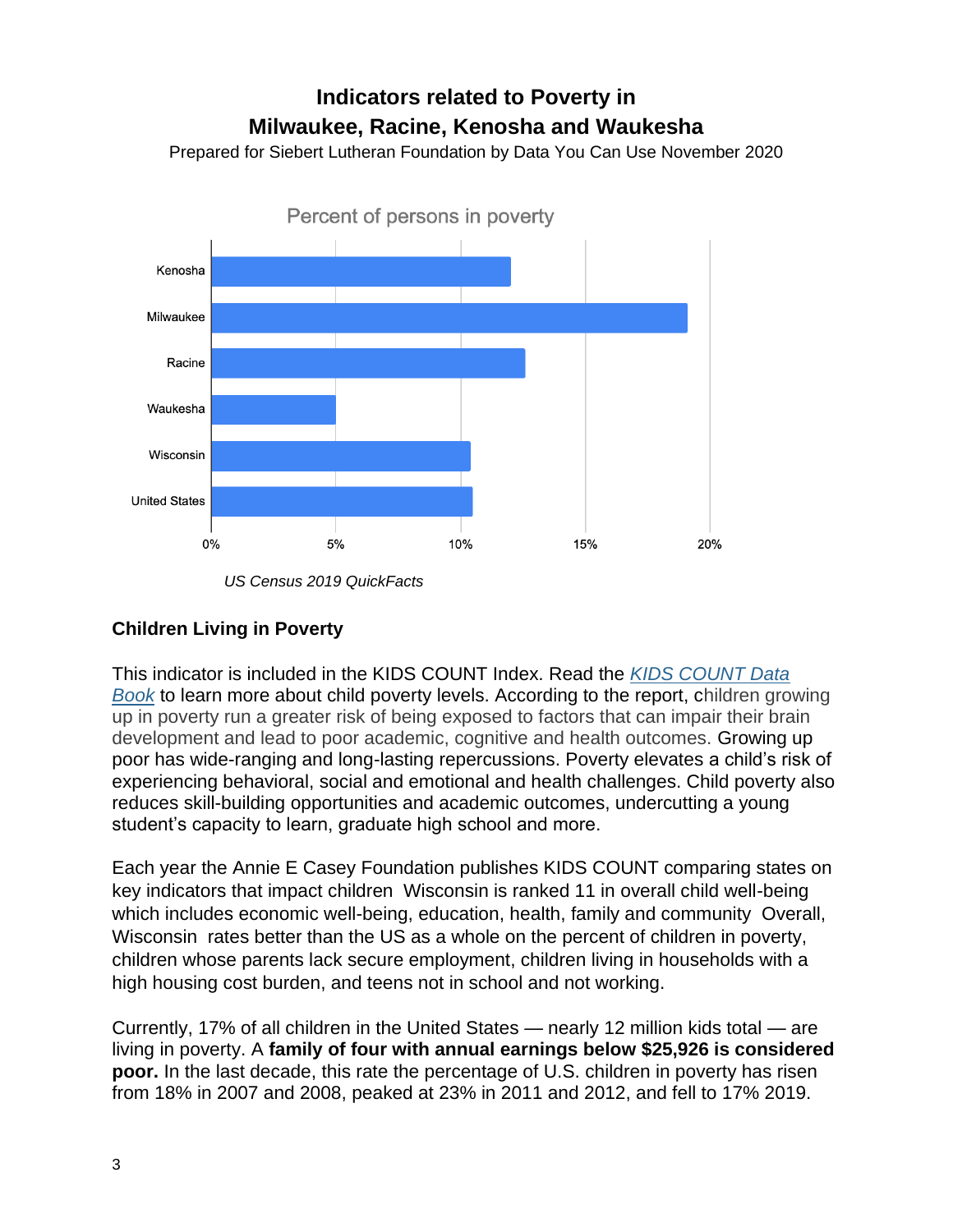Prepared for Siebert Lutheran Foundation by Data You Can Use November 2020

The chart below shows that in Milwaukee and Kenosha Counties, the percent of children living in poverty is worse than the state or national numbers.



Derived from Annie E Casey 2020 kids count profile, 2018 data

[https://datacenter.kidscount.org/data/tables/7440-children-living-in](https://datacenter.kidscount.org/data/tables/7440-children-living-in-poverty?loc=51&loct=5#detailed/5/7041-7112/false/1770,1234,1068,971,876/any/14800,14528)[poverty?loc=51&loct=5#detailed/5/7041-](https://datacenter.kidscount.org/data/tables/7440-children-living-in-poverty?loc=51&loct=5#detailed/5/7041-7112/false/1770,1234,1068,971,876/any/14800,14528) [7112/false/1770,1234,1068,971,876/any/14800,14528](https://datacenter.kidscount.org/data/tables/7440-children-living-in-poverty?loc=51&loct=5#detailed/5/7041-7112/false/1770,1234,1068,971,876/any/14800,14528)

### **Homelessness in the four county area**

The Institute for Community Alliances has compiled a report on 2019 homelessness in Wisconsin. It provides an overview of homelessness in Wisconsin. The report can be accessed at <https://icalliances.org/wisconsin-data-and-reports>

Statewide, there were 21,632 people who received homeless services last year. Of these, 61% are single adults and 37% are families with children. The data come from the Homeless Management Information System (HMIS). The following chart shows the total numbers of homeless clients served in emergency shelter in each of the four counties. It also shows the numbers of homeless youth and homeless vets in emergency shelter.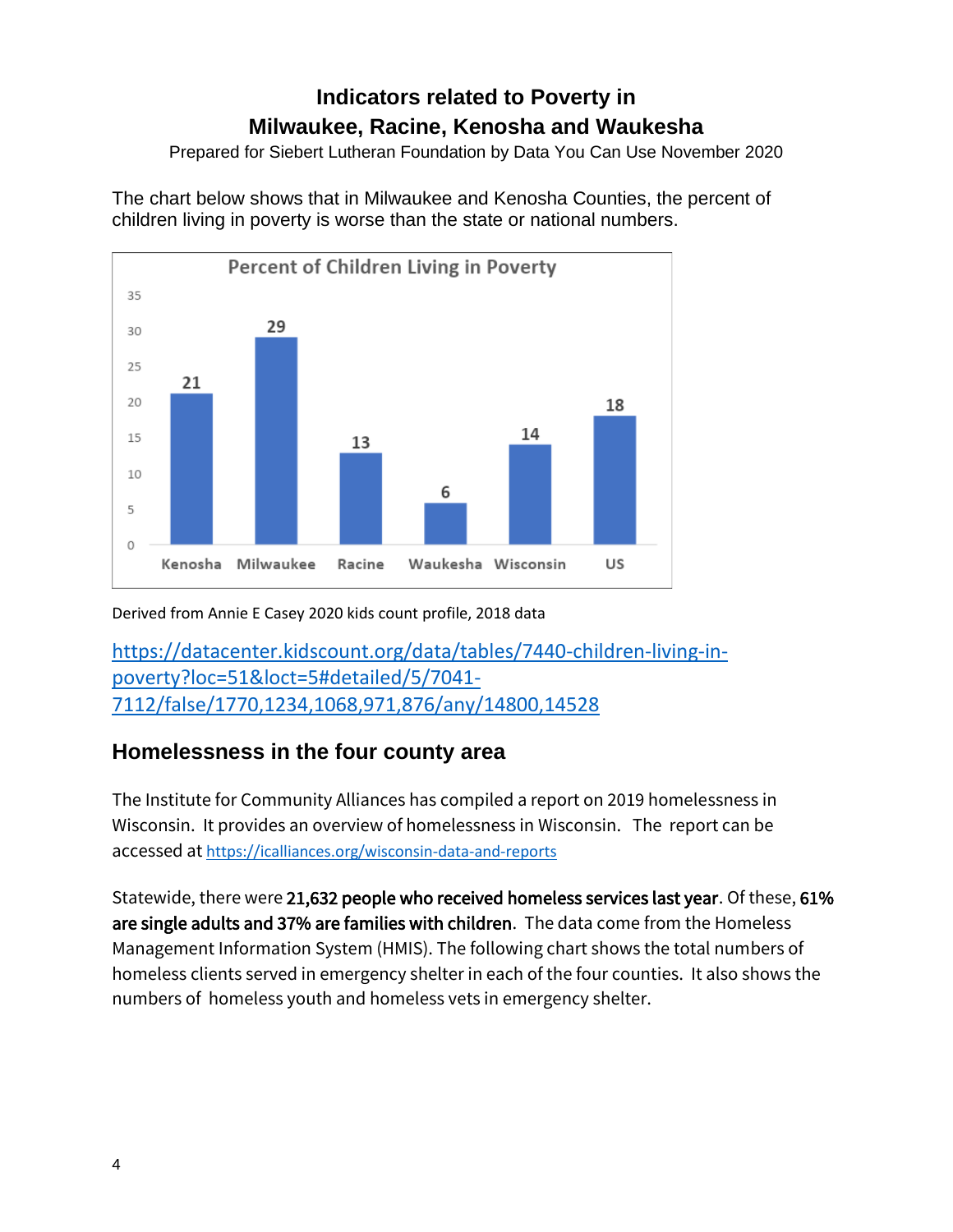Prepared for Siebert Lutheran Foundation by Data You Can Use November 2020



Chart derived from the Wisconsin dashboard<https://icalliances.org/wisconsin-annual-report-dashboard>

### **Median Household Income in the four county area**

The median household income provides an overview of the prosperity and affluence of a geographic area.



*US Census 2019 QuickFacts*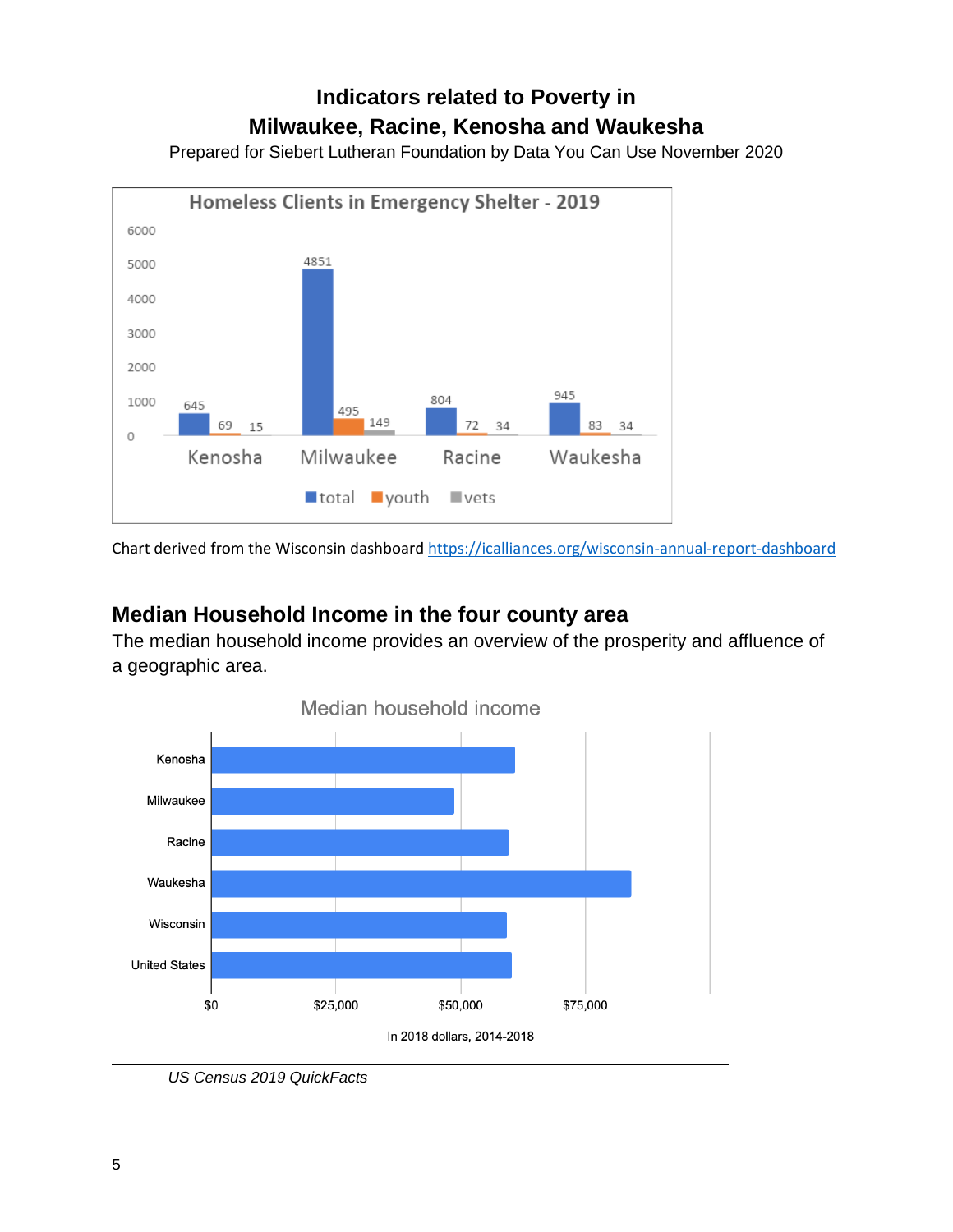Prepared for Siebert Lutheran Foundation by Data You Can Use November 2020

#### **Housing characteristics in the four county area**

High rates of homeownership can be an indicator of neighborhood stability as homeowners are likely to stay and invest in the places where they own homes. Low homeownership rates combined with high percentages of rent burden can indicate a community that is struggling to provide opportunities for residents.



*US Census 2019 QuickFacts*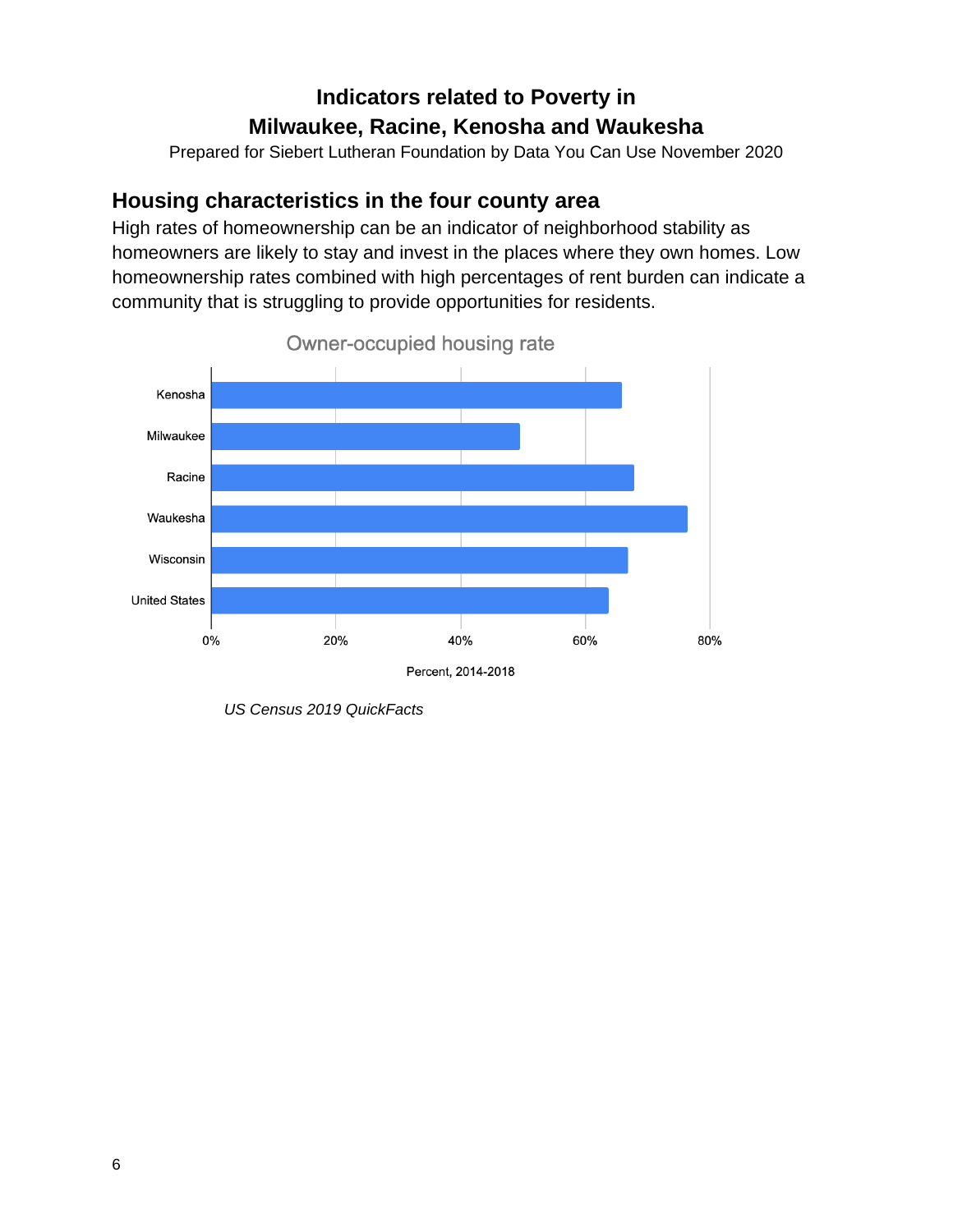Prepared for Siebert Lutheran Foundation by Data You Can Use November 2020

Households are considered 'Housing Cost Burdened' when 30% or more of their income is spent on housing. This measurement indicates that households may be struggling to meet other basic needs. Although renters are generally more likely to be housing cost burdened, the data show that 6% of owner occupants in Milwaukee County are burdened by expenses such as their mortgage and property taxes.



*ACS 2019 one-year estimates*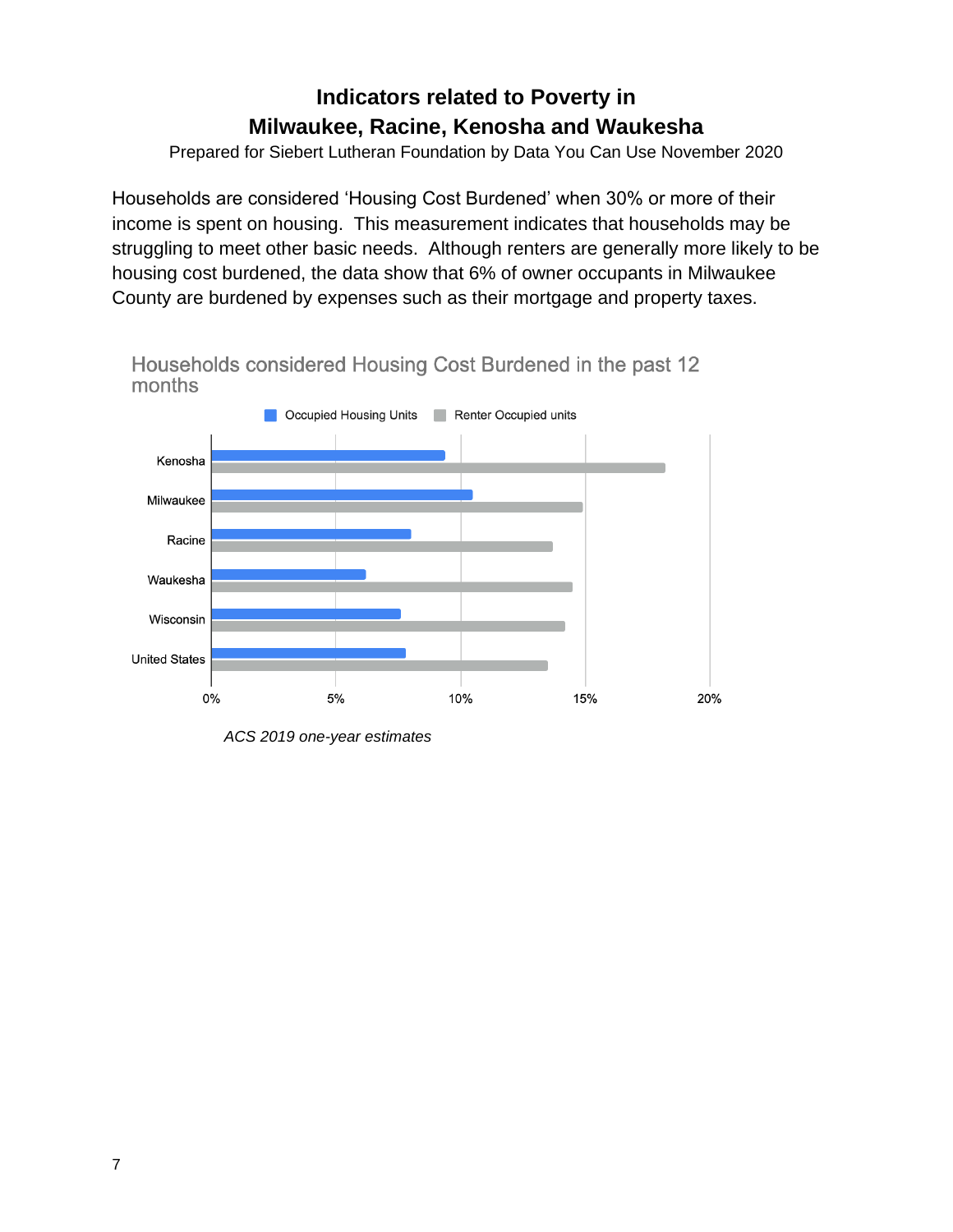Prepared for Siebert Lutheran Foundation by Data You Can Use November 2020

#### **USE of SNAP (Food Stamps) and Food Insecurity in the four county area**

SNAP, the Supplemental Nutrition Assistance Program, commonly referred to as "Food Stamps" supplements needy households and is used by more than 92,600 people in the four county area. The percentage of the population that uses SNAP is highest in Milwaukee followed by Racine County. Both are above the state and national averages. SNAP is a means-tested entitlement program, and participation rates are closely related to the number of individuals living in poverty in a given period.



*ACS 2019 one-year estimates*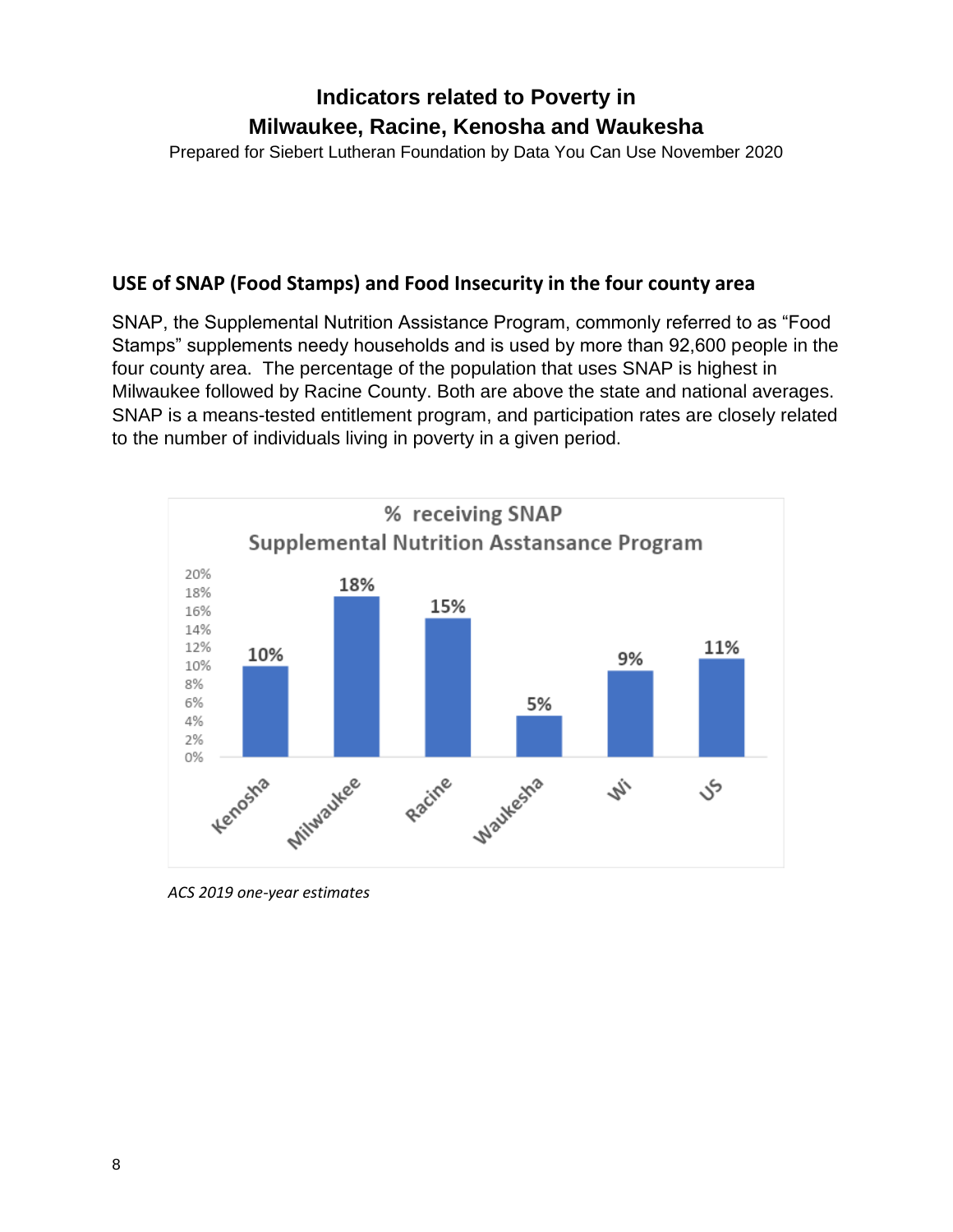Prepared for Siebert Lutheran Foundation by Data You Can Use November 2020

#### **What is Food Insecurity?**

Food insecurity describes a household's inability to provide enough food for every person to live an active, healthy life. Food insecurity is one way we can measure and assess the risk of hunger. In the United States currently, 1 in 9 people struggle with hunger.

#### **What are the effects of Food Insecurity?**

Food insecurity can have a wide impact, depending on each individual's circumstances. Some of the most common, yet complex, effects of food insecurity include:

- serious health complications, especially when people facing hunger are forced to choose between spending money on food and medicine or medical care;
- damage to a child's ability to learn and grow; and
- difficult decisions for seniors often living on fixed incomes such as choosing between paying for food and critical Healthcare.

#### **What causes food insecurity?**

One "bad month" can be enough to plunge a household into food insecurity. Lay-offs at work, unexpected car maintenance or an accident on the job can suddenly force a family to choose between buying food and paying bills. Working families across America face countless situations that can result in food insecurity and hunger.

That's why many working families, including thousands of households who don't qualify …depend on food banks. \*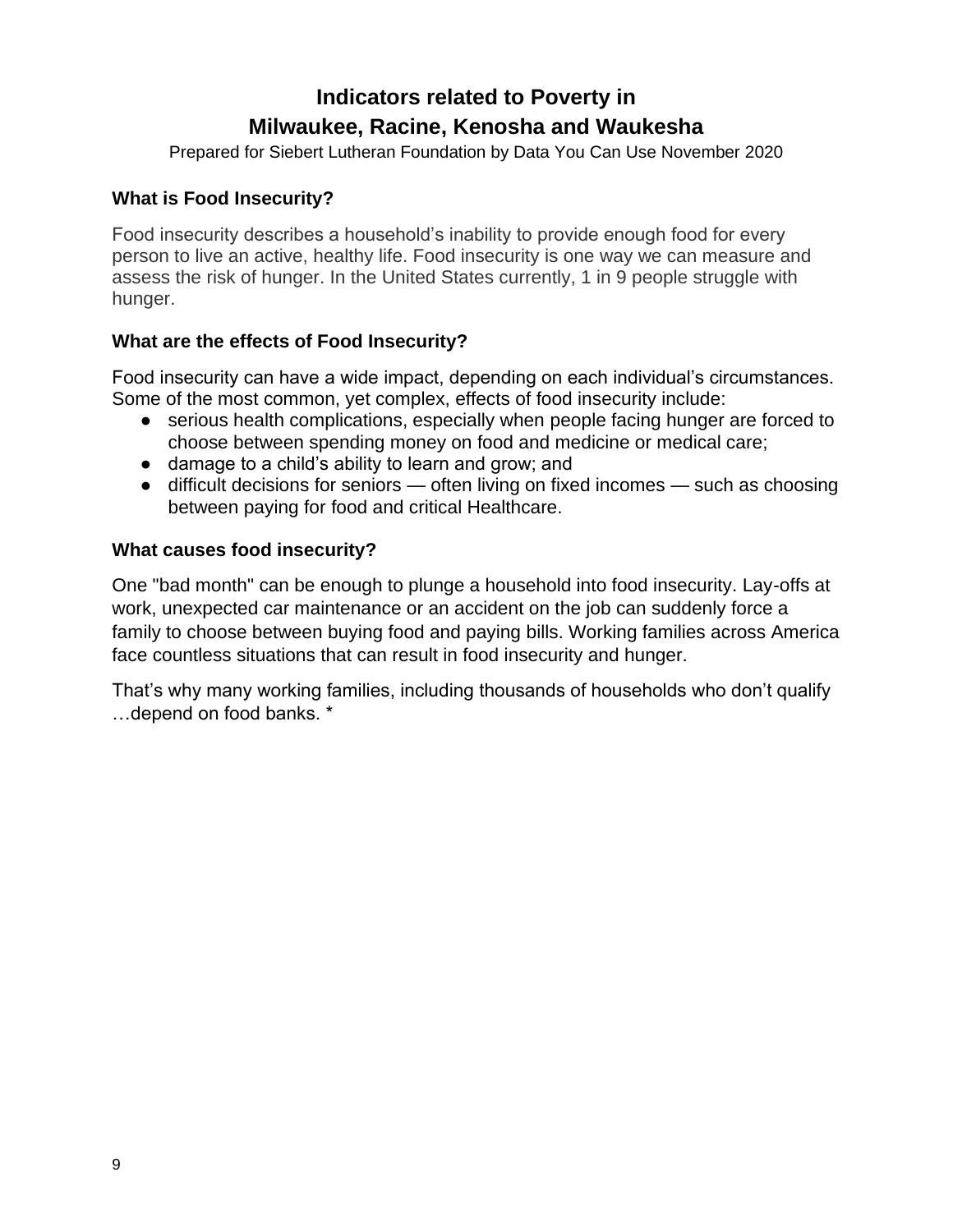Prepared for Siebert Lutheran Foundation by Data You Can Use November 2020



\**Feeding America Map the Meal (2018)*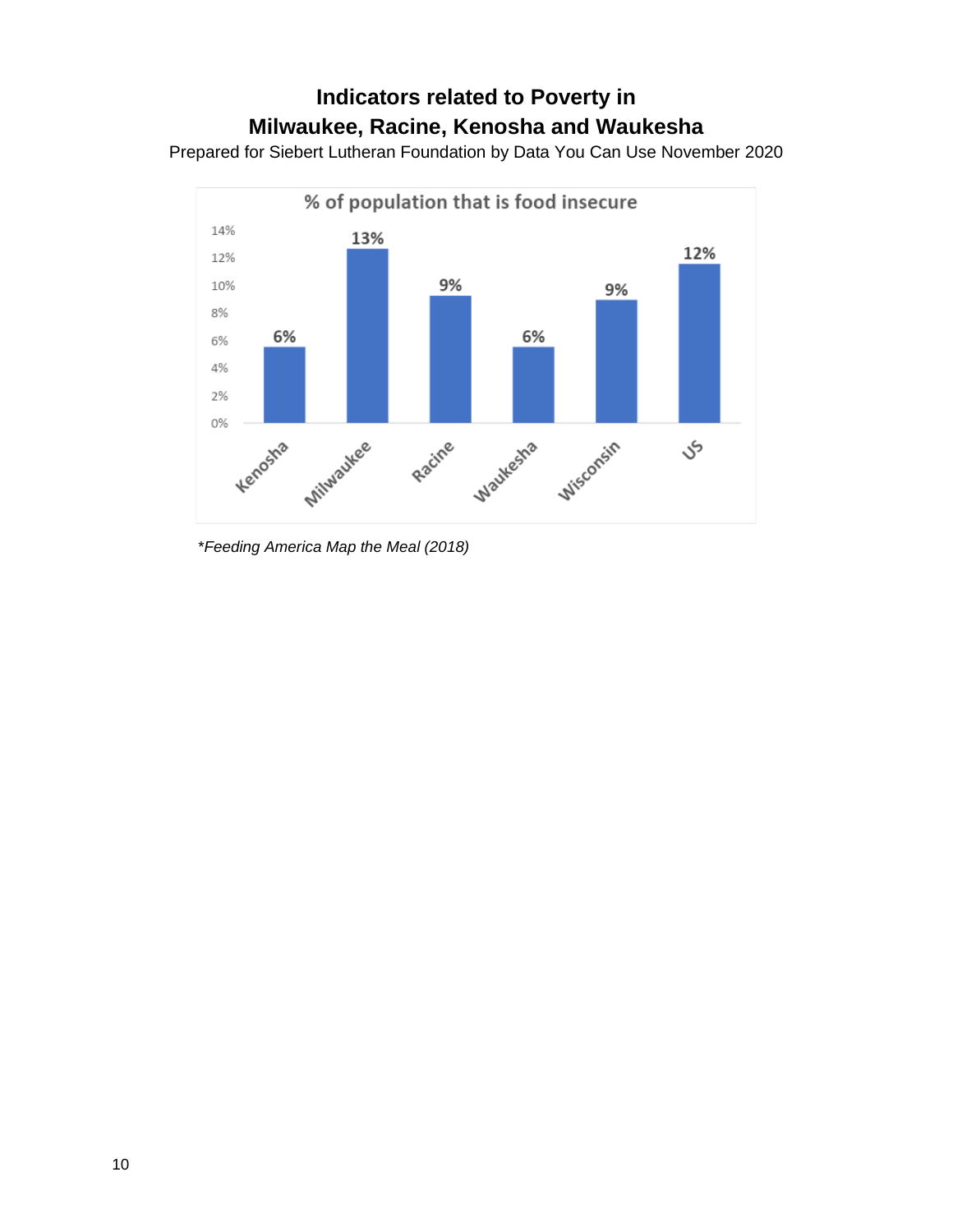Prepared for Siebert Lutheran Foundation by Data You Can Use November 2020

#### **Infant Mortality**

Infant Mortality is a rate that measures the number of deaths among children less than one year of age per 1,000 live births. It is considered an overall indicator of population health. It is important because it represents the health of the most vulnerable age group. Infant mortality is also commonly used to examine global health differences, as well as to understand historic racial inequities in the US.

The infant mortality rates in Milwaukee and Racine are the highest and both are above the state and national rates meaning more babies die before their first birthday in these areas.



**Infant mortality in the four county area**

 *WISH, Infant Mortality Module (Wisconsin, - 2018)*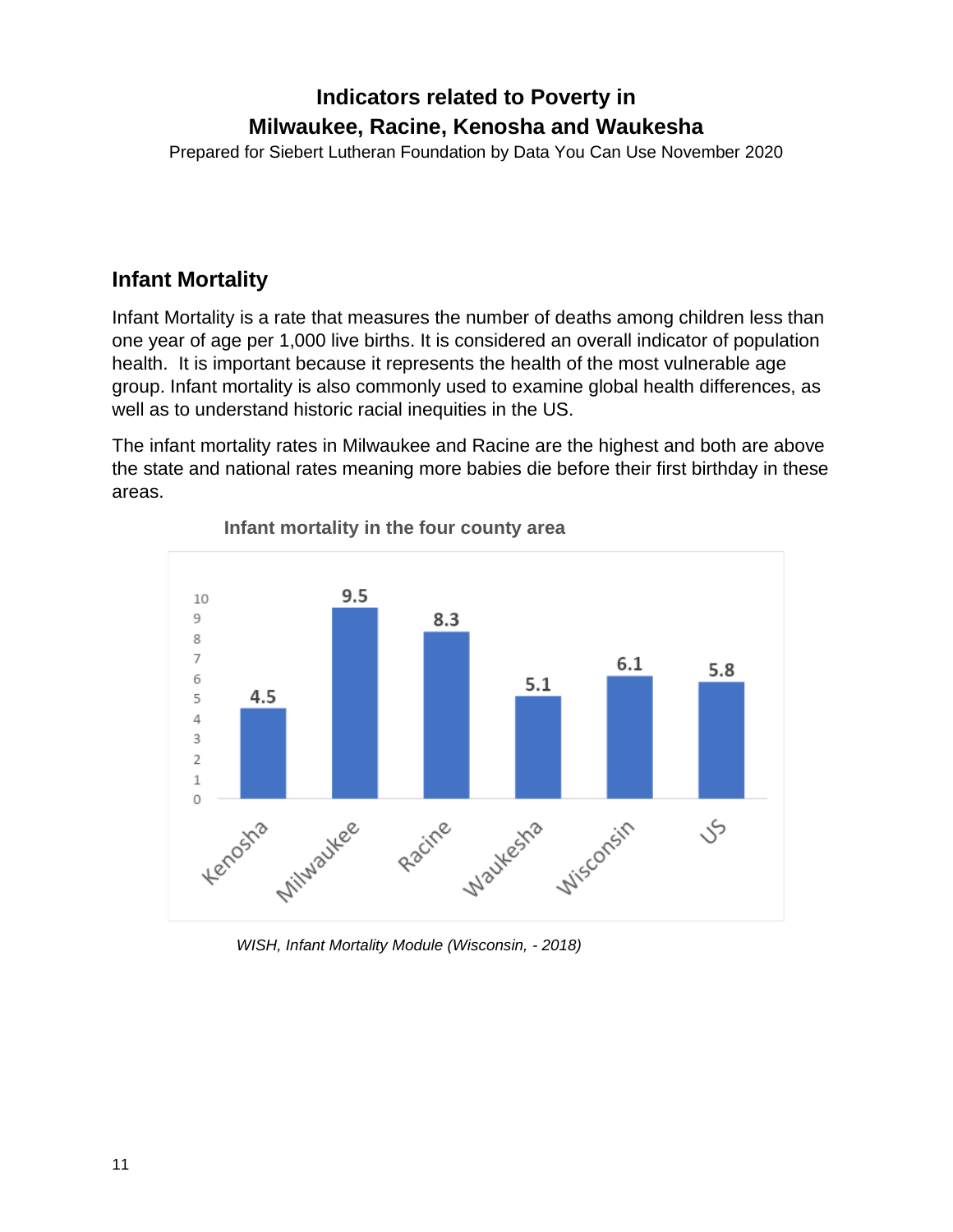Prepared for Siebert Lutheran Foundation by Data You Can Use November 2020

#### **Incarceration Rates**

Wisconsin ranks  $7<sup>th</sup>$  in the nation in the number of prison admissions, and  $2<sup>nd</sup>$  in the number of jail admissions. Between 2000 and 2018 the prison population in our state increased by 20% and the jail population increased by 1%. Incarceration is not only an urban phenomenon. On a per capita basis the most rural places in the state often lock up the most people in jail and send the most people to prison. 41% of the prison population and 29% of the jail population is African American despite the fact that Blacks comprise just 7% of the state population. In 2018 in Wisconsin, Black people were incarcerated at 11 times the rate of white people and Native American people were incarcerated at 7 times the rate of white people.



*Vera Institute, Incarceration Trends in Wisconsin (2016)*

The number of women incarcerated in Wisconsin is on the increase with more than 1700 women in jails and more than 1500 in prison. In 2017 according to the Vera Institute of Justice.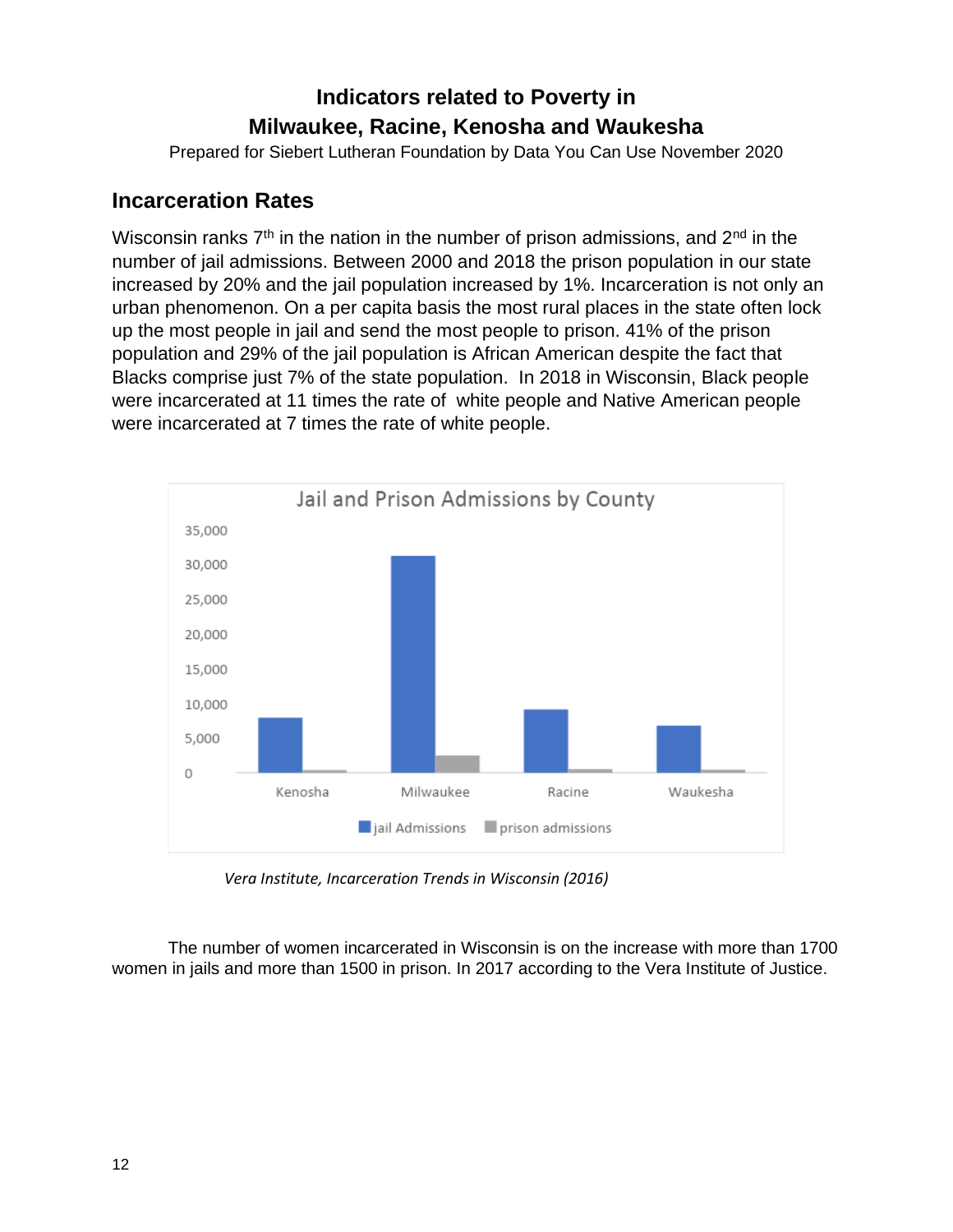Prepared for Siebert Lutheran Foundation by Data You Can Use November 2020

#### **Internet subscription for the four county area**

Access to a reliable Internet connection has become increasingly essential in 2020 with the advent of the pandemic. Many critical tasks, such as applying for unemployment benefits or health insurance, have largely moved online. Limited access to public facilities such as libraries has exacerbated the issue. Families with school aged children are especially in need, as classrooms shift to virtual learning environments and parents struggle to work from home.



*US Census 2019 QuickFacts*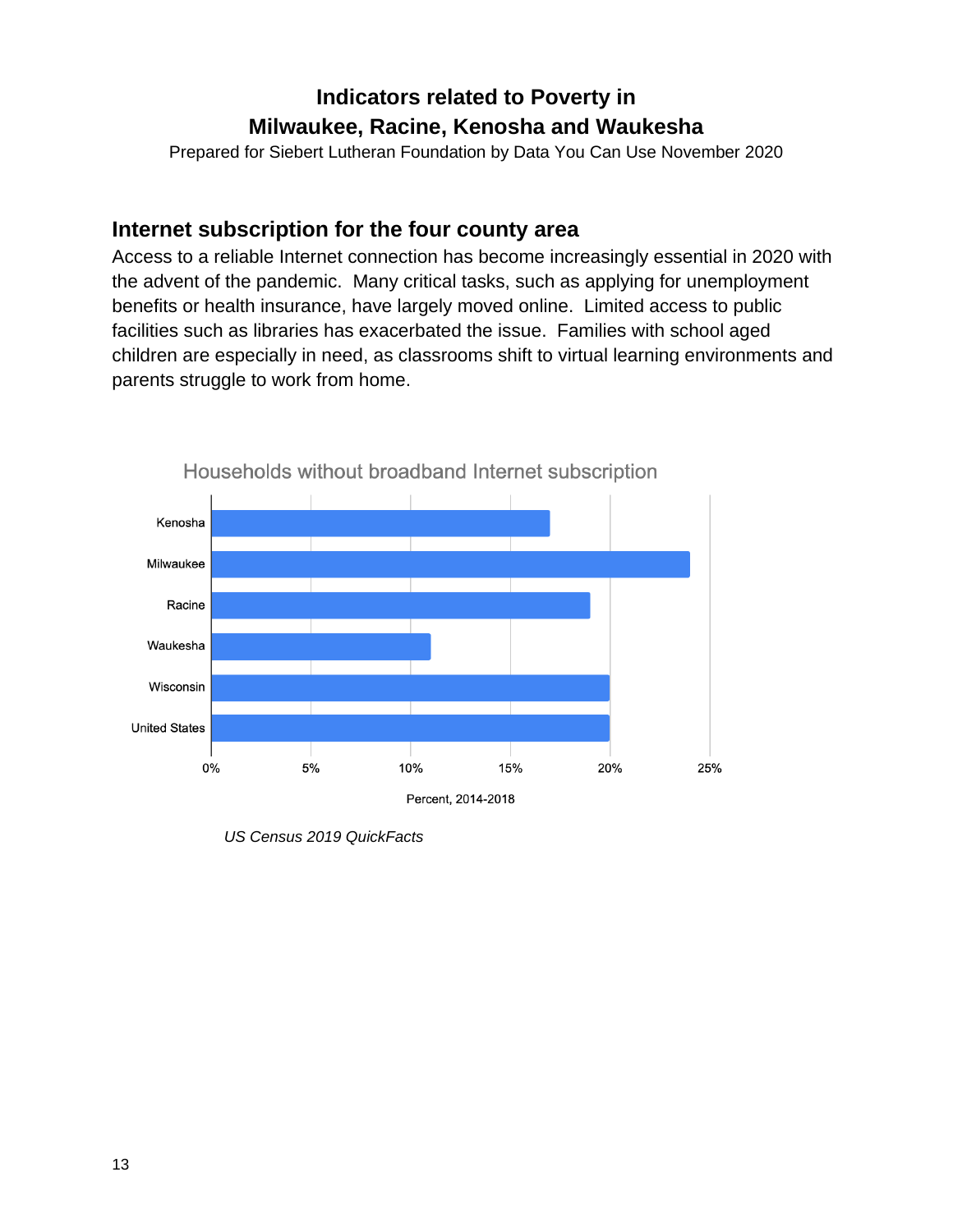Prepared for Siebert Lutheran Foundation by Data You Can Use November 2020

#### **Educational attainment in the four county area**

Completing high school is fundamental to obtaining a higher-paying job later in life and paves the way for future successes.



Percent of persons age 25 or over without high school diploma

*US Census 2019 QuickFacts*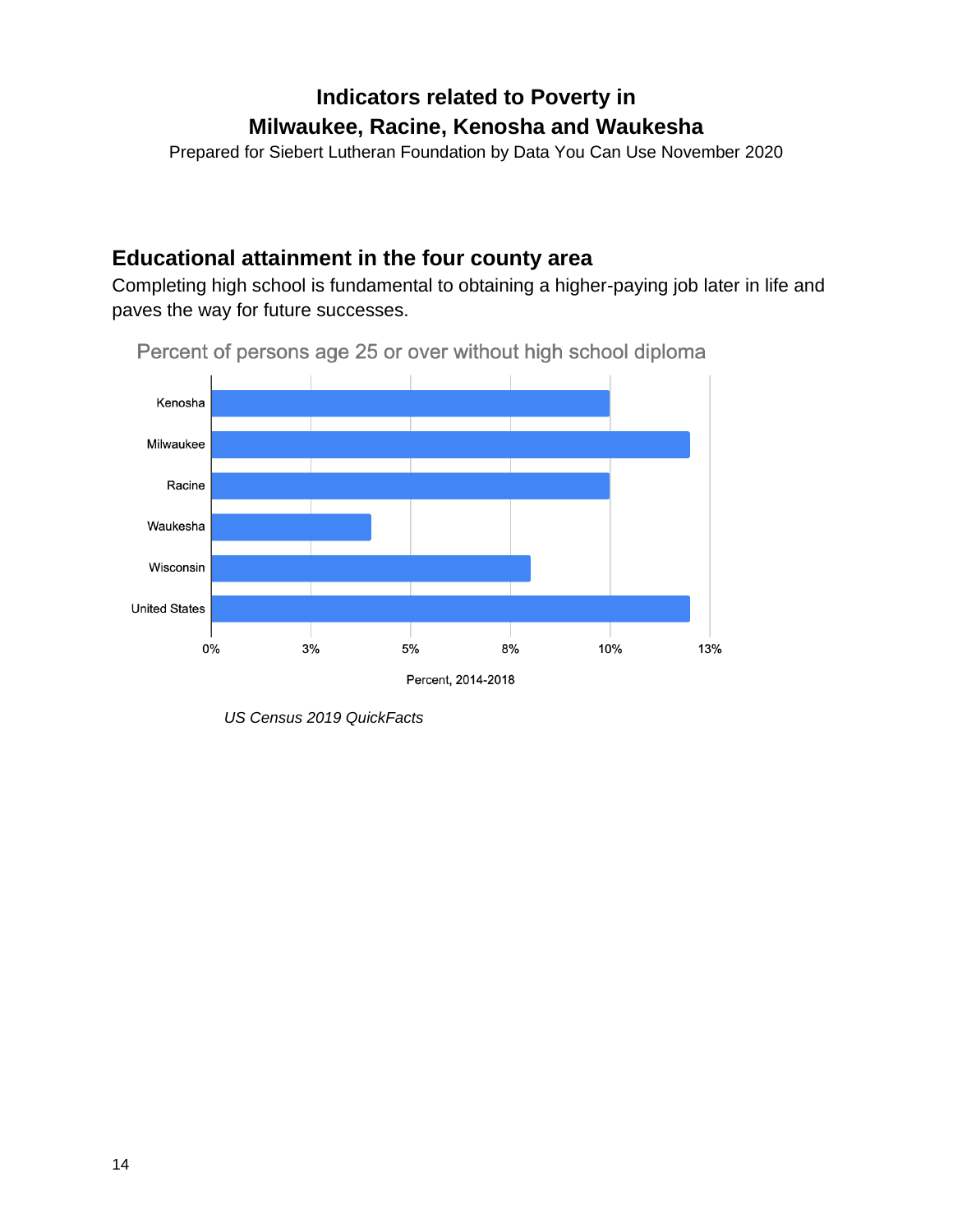Prepared for Siebert Lutheran Foundation by Data You Can Use November 2020

#### **Travel time to work**

Good public transportation generally costs less than driving but most people drive to work and most prefer a shorter commute which means less time sitting in the car, less money spent on gas and maintenance, and more time with family and friends. Areas where the commute is long can indicate the lack of basic services.



*US Census 2019 QuickFacts*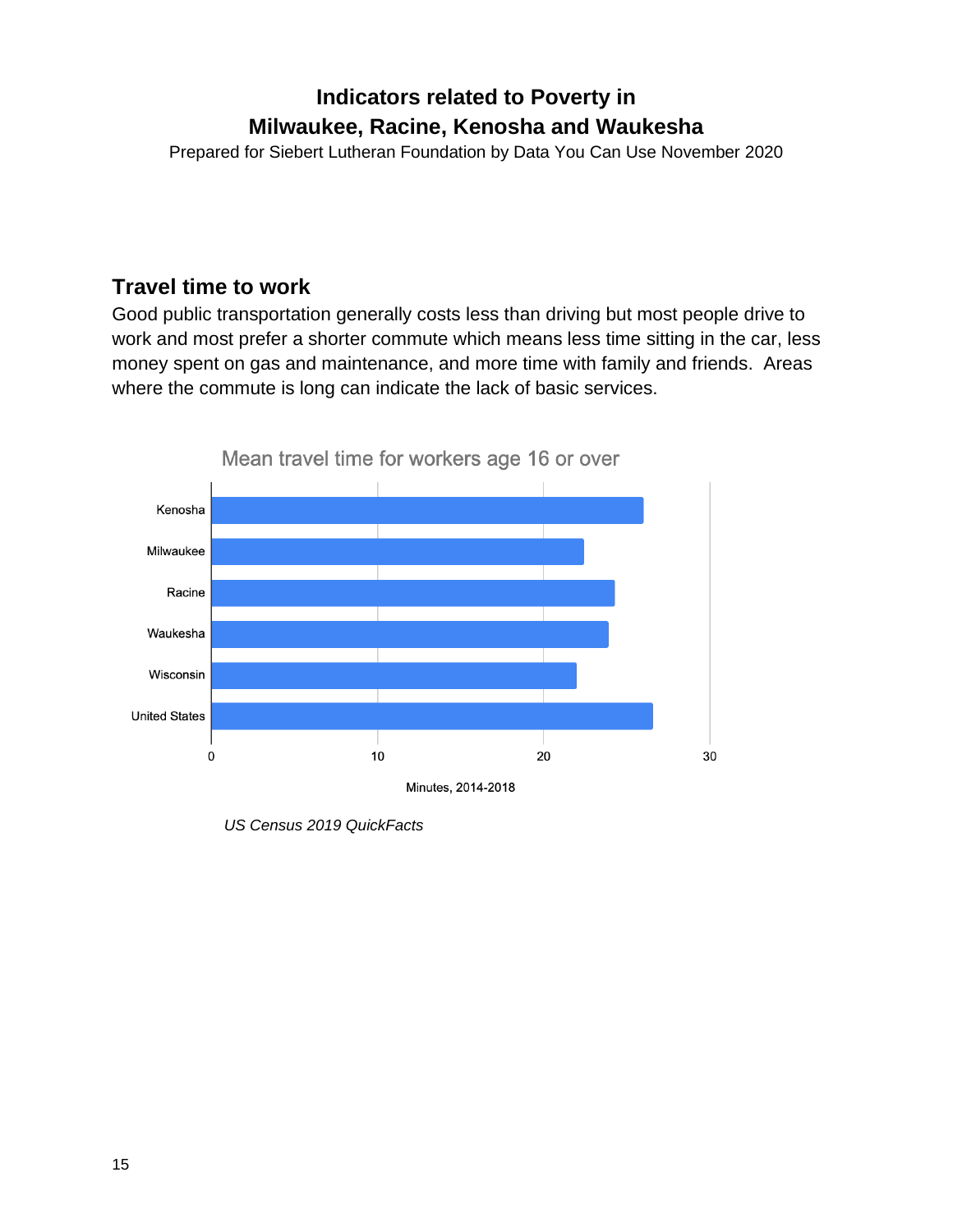Prepared for Siebert Lutheran Foundation by Data You Can Use November 2020

### **Mental Health in the four city area**

Mental health is an important indicator for stress levels and functional ability. High rates of poor mental health may result in lower productivity in an area, as well as human suffering. Low rates of poor mental health tend to yield lower rates of stress and higher productivity.



Mental health not good for 14 days or more for age 18 or over by city

*CDC, 500 Cities, 2017*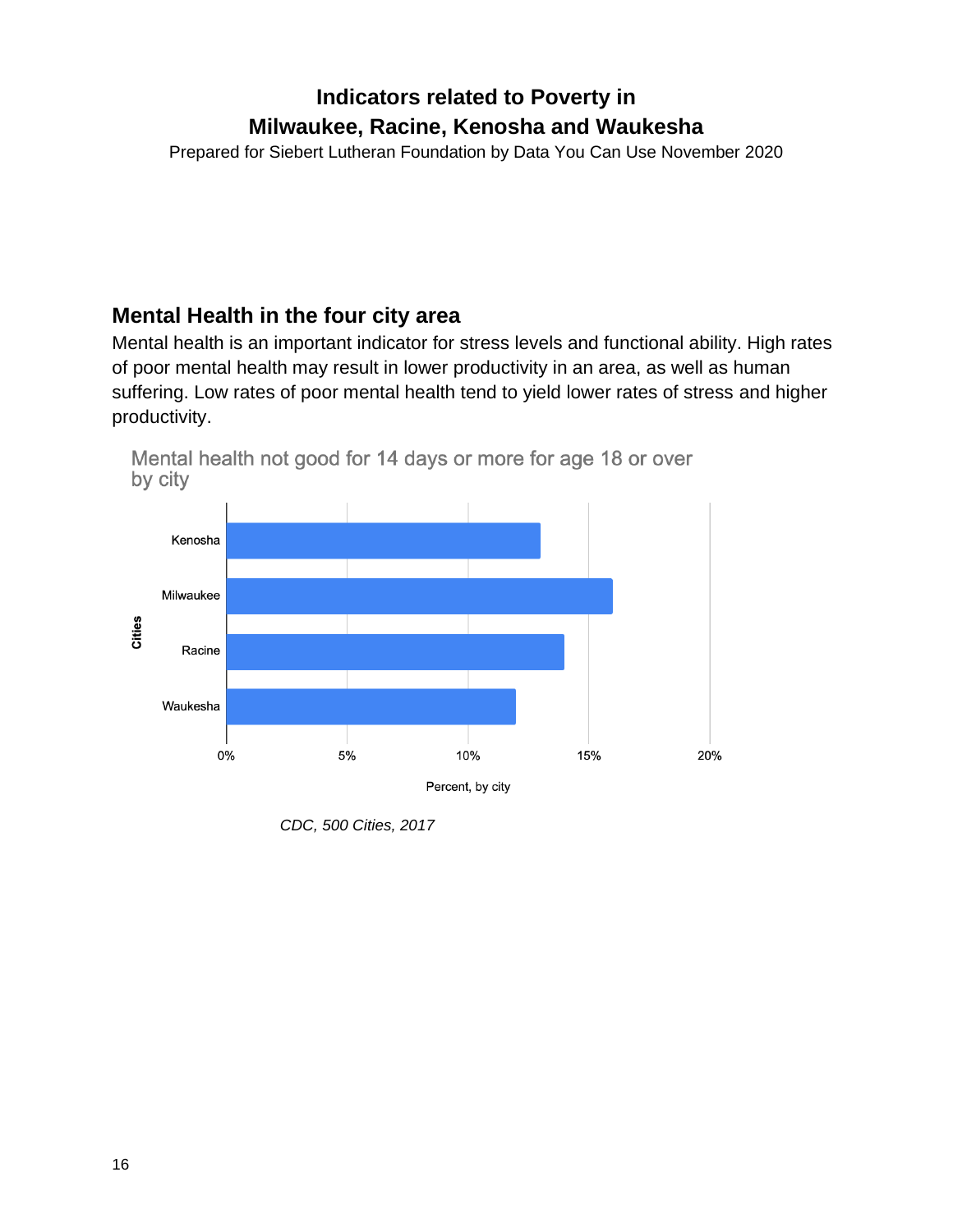Prepared for Siebert Lutheran Foundation by Data You Can Use November 2020

### **COVID-19**

### **Cases and Projected Consequences**

Confirmed Positive Covid Cases In the four-county area (11/24/20)

|       | Kenosha | <b>Milwaukee</b> | Racine | Waukesha | Wisconsin | US         |
|-------|---------|------------------|--------|----------|-----------|------------|
| Covid | 8.761   | 66,507           | 13,371 | 21,748   | 354,676   | 12.246.909 |
| cases |         |                  |        |          |           |            |
|       |         |                  |        |          |           |            |

data.dhsgis.wi.gov/.../covid-19-data-by-county/data

This data set contains Wisconsin COVID-19 data by county boundary. Data is updated at 2:00PM CDT daily.

The US Census Bureau is one of the few sources collecting real time data on the impact of Corona Virus on individuals and small businesses. The information below is based on national data from late October through mid- November and provides a glimpse of the extent of the effect.

# **U.S. Census Bureau Weekly Pulse Newsletter**

<https://content.govdelivery.com/accounts/USCENSUS/bulletins/2ad8e26>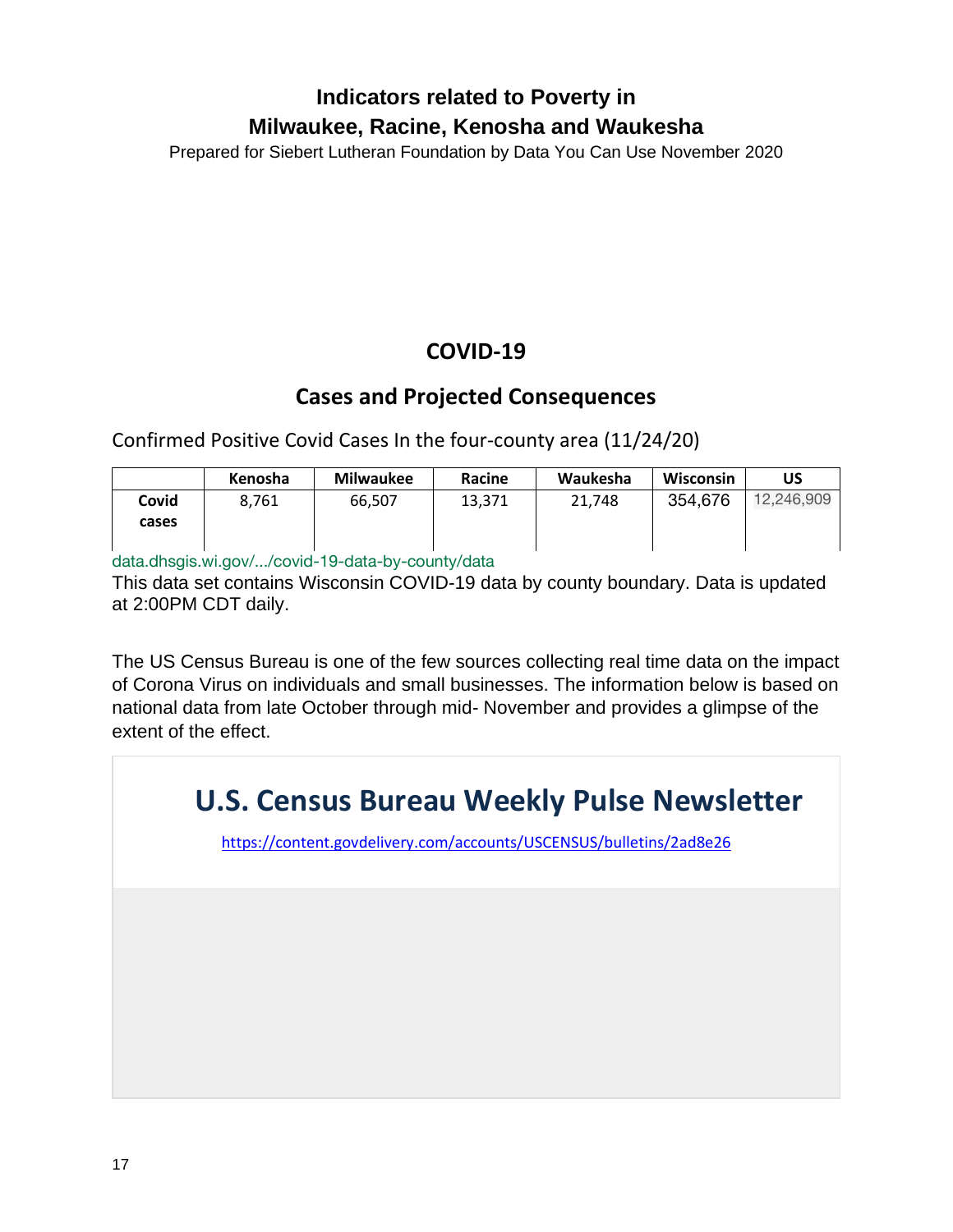Prepared for Siebert Lutheran Foundation by Data You Can Use November 2020

#### **Household Pulse Survey Updates**

Based on responses collected **October 28 through November 9**, the Household Pulse Survey estimates that:

- **25.9%** of American adults expect someone in their household to experience a loss in employment income in the next 4 weeks
- **37.3%** of adults live in households where at least one adult substituted some or all inperson work for telework because of the coronavirus pandemic
- **12.0%** of American adults lived in households where there was either sometimes or often not enough to eat in the previous 7 days
- **8.5%** of adults are either not current on their rent or mortgage payment, or have slight or no confidence in making their next payment on time
- Of adults living in households not current on rent or mortgage, **32.9%** report eviction or foreclosure in the

### **Small Business Pulse Survey Updates**

Based on responses collected **November 9 through November 15**, the Small Business Pulse Survey estimates that:

- **46.7%** of U.S. small businesses believe more than 6 months of time will pass before their business returns to its normal level of operations
- **74.1%** of U.S. small businesses have requested financial assistance from the Paycheck Protection Program since March 13, 2020
- **26.4%** of U.S. small businesses have experienced domestic supplier delays in the last week
- **63.2%** of U.S. educational services businesses have experienced an increase in the use of online platforms to offer goods or services
- **48.5%** of U.S. retail trade businesses have experienced domestic supplier delays in the last week
- **37.3%** of small businesses in the Jacksonville, FL